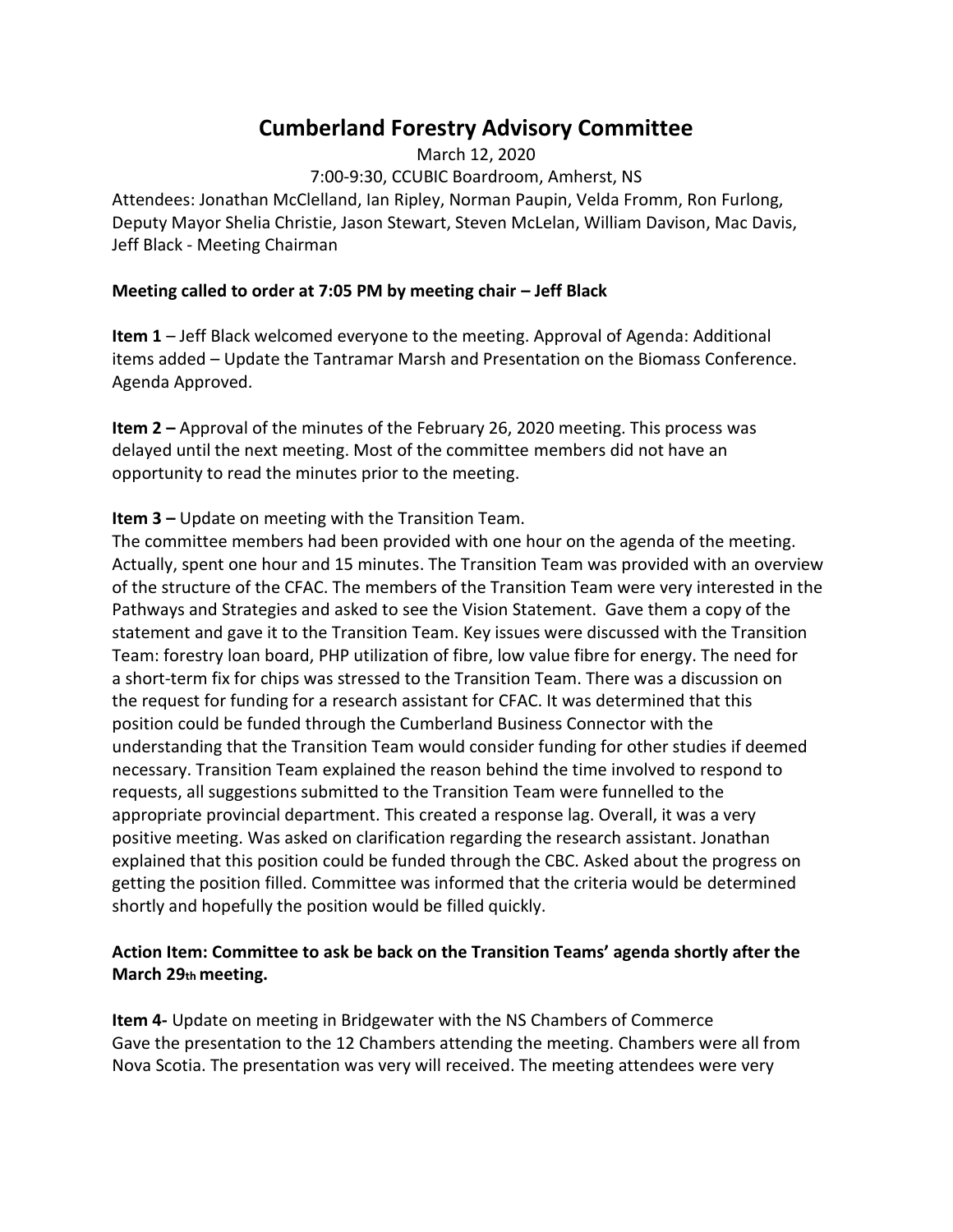interested in the work being done in Cumberland County. All were invited to attend the March 29th meeting in Amherst.

**Item 5‐9** Review of the 12 step pathways, pathways and strategies document to date, storytellers for videography, Future of Forestry Strategic Plan from strong (new) contributors, Drive people to the March 29th meeting. A survey was put together which asked the committee members to prioritize the pathways identified. To date, 14 responses had been received. The goal was to have the pathways ready for the March 29th meeting.

Step 2 - The suggestion was made to reach out to others in the community to complete the survey.

Step 3 ‐ The responses to the survey that had been received to date have been consolidated and had produced an initial list of priorities. When more survey results were received the results will be distributed. The Policy Action Team had met and have identified seven strategies policy items. The results of the survey would feed into the focus for the March  $29<sub>th</sub>$  Meeting. Step 4 – Presentation to the Transition Team.

Step 5‐ Develop draft framework for Future of Forestry.

Step 6 – secure stories for forestry.

Step  $7$  – The goal was to have the Future of Forestry Strategic Plan ready by March 23 $_{rd}$  and that it would be advantageous to have the document critiqued by influencers from the region. Feedback from these individuals would be used to finalize the document prior to the March 29th.

Step 8 – Planning a getting together with committee members, probably via email or conference call to determine roles for the March  $29<sub>th</sub>$  meeting. Important that everyone is on the same page.

Step 9 – There is a need for guest speakers for the March  $29<sub>th</sub>$  meeting. Potentially someone that would be a draw for attendance. Three speakers would each be given 10 minutes during the meeting to speak and answer questions. There was much discussion regarding who should be asked to participate.

## **Action Item: Committee members were asked to submit all suggestions regarding influencers to critique document and potential guest speakers for March 29th meeting.**

# **Action Item: Approach Bill Lahey about presenting at the March 29th meeting.**

The poster for the meeting would be ready soon. Need to have as many people as possible at the March 29th meeting. Social media would be used to promote meeting. It was suggested that they should try and get something in the Amherst paper about the meeting. It was suggested that the information be added to the weekly flyers in Cumberland County.

**Item 10‐** New Business. March 11 2020 CBC article "Northern Pulp shutdown could affect province's approach to high‐production forestry " by Michael Gorman. Implementation of the Lahey reports recommends the use of the triad model for ecological forest management. The committee discussed the triad model and it was pointed out that the model suggested that 30% of crown land be held for conservation purposes, 50% be subject to light touch ecological